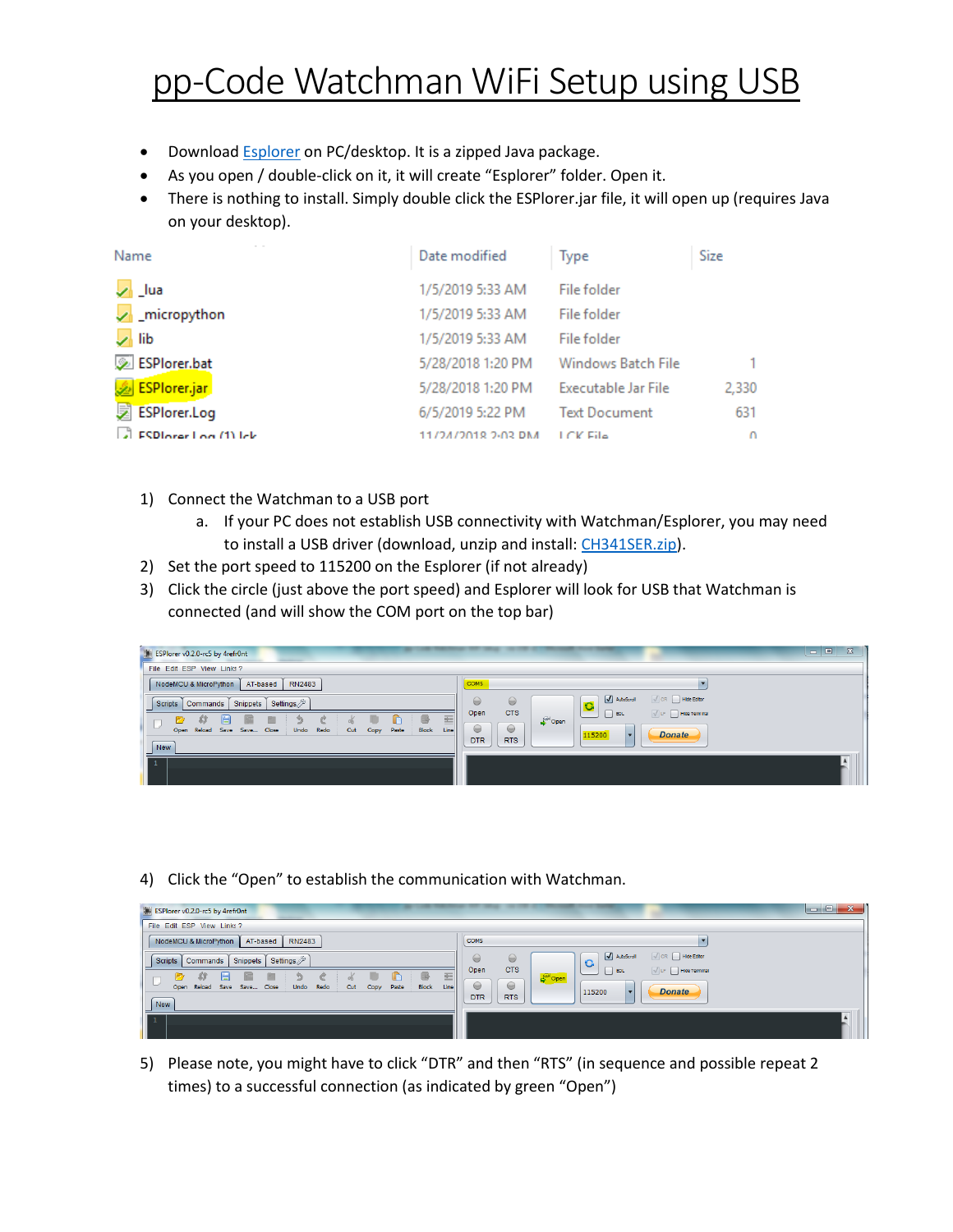

- 6) At this time you are USB-connected to Watchman.
- 7) Click on "Snippets" tab, and then on "Edit Snippet 0".
- 8) Change (ssid and pwd values) to your 2.4G WiFi name and password.



9) Click on "Run", it sends the command (right pane will show)